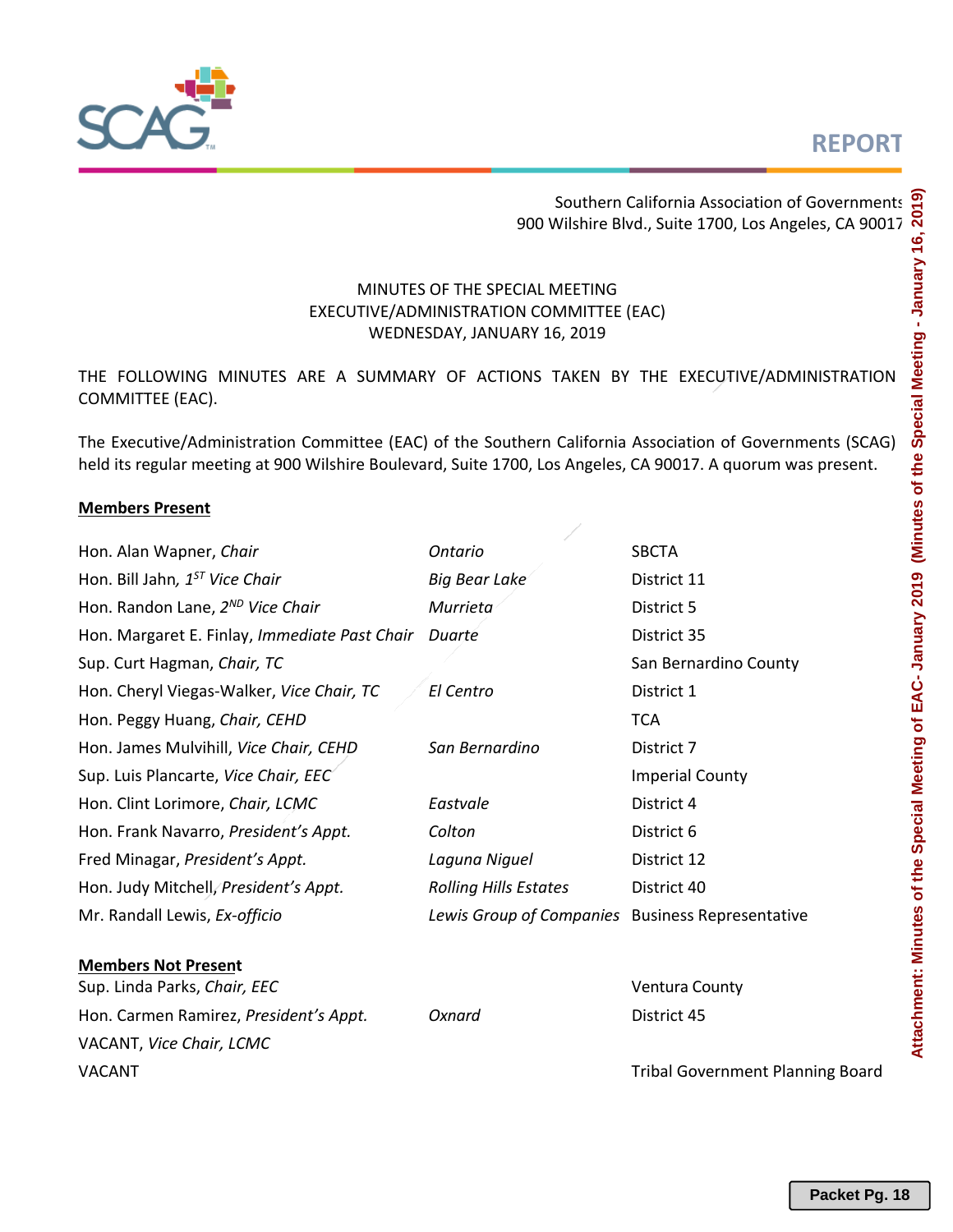## **Staff Present**

Darin Chidsey, Interim Executive Director Debbie Dillon, Deputy Executive Director of Administration Frank J. Lizarraga, Jr., General Counsel Joann Africa, Chief Legal Counsel/Director of Legal Services Kome Ajise, Director of Planning Basil Panas, Chief Financial Officer Julie Loats, Chief Information Officer Tess Rey‐Chaput, Office of Regional Council Support

## **CALL TO ORDER AND PLEDGE OF ALLEGIANCE**

The Honorable Alan D. Wapner, called the meeting to order at 9:00 a.m. and led the Pledge of Allegiance.

President Wapner announced the passing of the Honorable Greg Pettis and asked the members to observe a moment of silence. President Wapner stated that time will be reserved at the February 7, 2019 Regional Council meeting to honor Councilmember Pettis' life and work.

#### **PUBLIC COMMENT PERIOD**

There was no public comment speaker.

## **REVIEW AND PRIORITIZE AGENDA ITEMS**

There was no prioritization of agenda items.

## **ACTION / DISCUSSION ITEM**

1. Resolution No. 19‐607‐1 Approving Amendment 5 to the FY 2018‐19 Overall Work Program (OWP)

President Wapner introduced the item and asked Basil Panas, Chief Financial Officer, to provide background information.

Mr. Panas reported the amendment is for a \$148,220 budget increase that will result from \$72,156,032 to \$72,304,252 for revenue increases of SB 1 Sustainable Communities Formula Grant and Transportation Development Act (TDA) funds for the required local match.

A MOTION was made (Navarro) to adopt Resolution No. 19‐607‐1 approving Amendment 5 to the FY 2018‐19 Overall Work Program (OWP) and authorize the Interim Executive Director, or his designee, to submit the necessary documentation to the California Department of Transportation (Caltrans). Motion was SECONDED (Mulvihill) and passed by the following votes:

**AYE/S:** Wapner, Jahn, Lane, Finlay, Hagman, Huang, Mulvihill, Plancarte, Viegas‐Walker, Lorimore, Navarro and Minagar (12).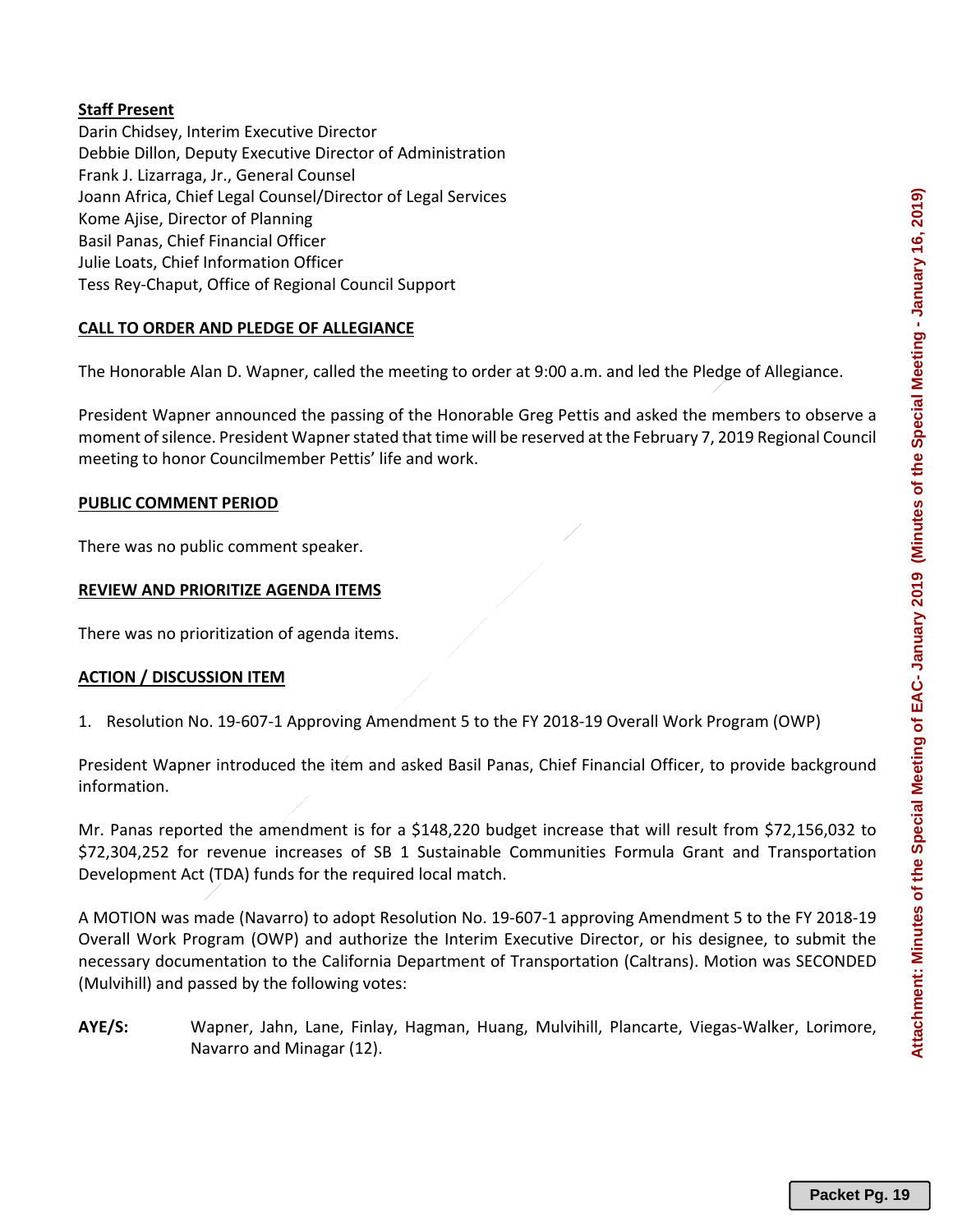**NOE/S:**  None (0).

**ABSTAIN:**  None (0).

2. Notice of Preparation (NOP) for the 2020‐2045 Regional Transportation Plan/Sustainable Communities Strategy (Connect SoCal) Program Environmental Impact Report (PEIR)

President Wapner introduced the item and asked Kome Ajise, Director of Planning, to provide background information.

Mr. Ajise reported that the item requests the EAC authorize the release of the NOP for a 30‐day review and public comment period, beginning in January 23, 2019 and ending on February 22, 2019. Following the release of the NOP, there will be two (2) scoping meetings scheduled at 3PM and 6:30PM on February 13, 2019, at SCAG's main office in Los Angeles. Except for the Ventura site, the meetings will be available for webcast at the SCAG regional offices. The public is encouraged to participate.

A MOTION was made (Jahn) to authorize the release of the NOP for the 2020 RTP/SCS PEIR and initiate a 30‐ day public review and comment period, beginning January 23, 2019 and ending February 22, 2019. Motion was SECONDED (Finlay) and passed by the following votes:

- **AYE/S:** Wapner, Jahn, Lane, Finlay, Hagman, Huang, Mulvihill, Plancarte, Viegas‐Walker, Lorimore, Navarro, Minagar and Mitchell (13).
- **NOE/S:**  None (0).

**ABSTAIN:** None (0).

## **CONSENT CALENDAR**

#### **Approval Items**

- 3. Minutes of the Special Meeting December 6, 2018
- 4. Contracts \$200,000 or Greater: Contract No. 19‐036‐C01, Cloud‐based Computing and Storage Infrastructure
- 5. Contract Amendment \$75,000 or Greater: Contract No. 17‐024‐C1, High Quality Transit Area (HQTA)
- 6. Contract Amendment \$75,000 or Greater: Contract No. 12‐019‐C1, Managed Information Technology
- 7. Approval for Additional Stipend Payments
- 8. SCAG Participation at the 2019 MuniWorld Conference, Tel Aviv, Israel February 26‐28, 2019
- 9. 2019 Legislative Principles and Priorities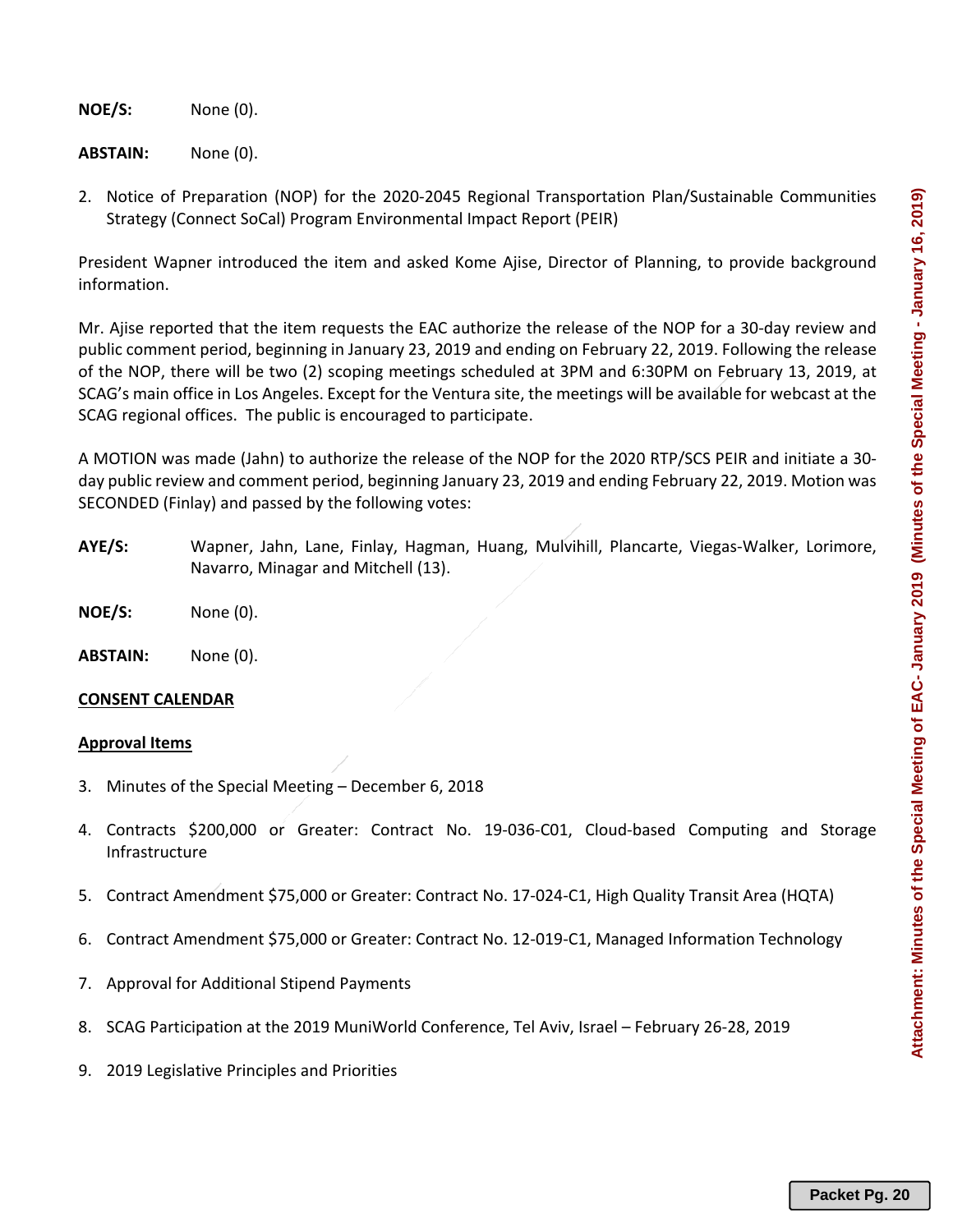## 10. SCAG Memberships and Sponsorships

11. Fiscal Year (FY) 2017‐18 External Financial Audit

A MOTION was made (Huang) to approve the Consent Calendar**\***. Motion was SECONDED (Finlay) and passed by the following votes:

- **AYE/S:** Wapner, Jahn**\***, Lane, Finlay, Hagman**\***, Huang, Minagar**\***, Mulvihill, Plancarte, Viegas‐Walker, Lorimore, Navarro and Mitchell (13).
- **NOE/S:**  None (0).

**ABSTAIN: [only for Agenda Item 3\*]** Jahn, Hagman and Minagar (3).

#### **Receive and File**

12. CFO Monthly Report

President Wapner introduced the item and asked Basil Panas, Chief Financial Officer, to provide background information.

Mr. Panas reported that there are only two (2) member cities who have not renewed its membership dues.

#### **PRESIDENT'S REPORT**

In reference to the President's Memo, President Wapner announced and congratulated new members and committee appointments.

President Wapner acknowledged receipt of a letter from a member of the public, Andrew Dupree, regarding concerns relative to potential congestion pricing in the City of Los Angeles. President Wapner asked staff to note and include the letter on the record.

So that all Policy Committee members can gain a broad understanding of the 2020 RTP/SCS process, President Wapner announced convening one hour Joint Meetings of the Policy Committees at the February and March meetings. Thereafter, the individual Policy Committees will convene to continue policy discussions on specific topics relevant to their individual group.

President Wapner provided an update regarding the executive search for a SCAG Executive Director. He stated the search will be conducted by a public sector executive search firm specializing in local government recruiting. The firm has interviewed the Executive Board Officers and other stakeholders to put together a profile of what they are looking for in an Executive Director. As part of the search for an ideal candidate, a profile/brochure is being drafted. President Wapner asked the members to contact Debbie Dillon, Deputy Director of Administration, should there be anything specific the members wish to be added on the profile. Ms. Dillon will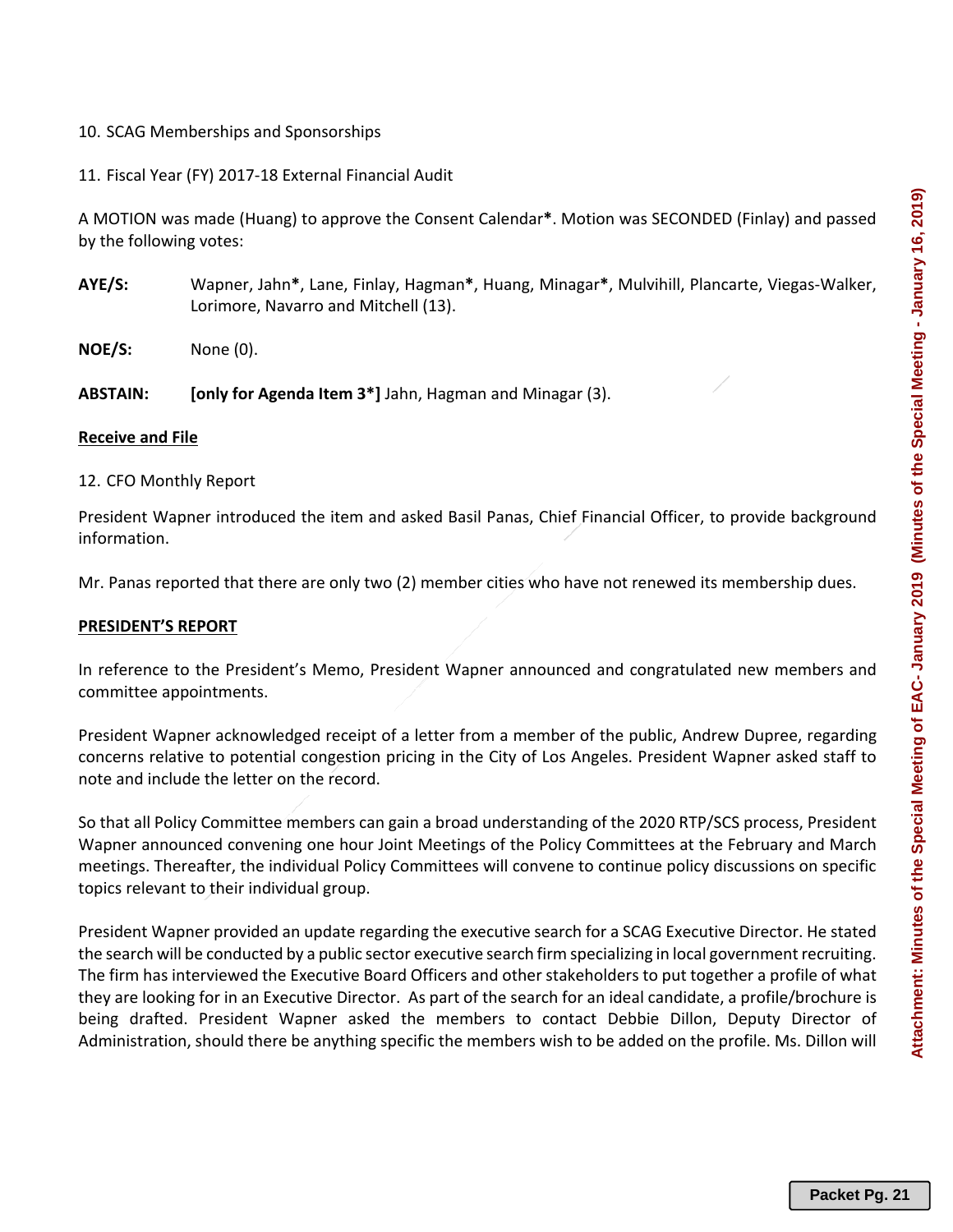forward the information to the recruiting firm. While the desire is to move the process as quickly as possible, President Wapner stated he also does not want to lose the quality of the process itself.

## **EXECUTIVE DIRECTOR'S REPORT**

As a continuing update to the EAC members, Darin Chidsey, Interim Executive Director, reported that SCAG will continue to work with Caltrans regarding a corrective action plan for the agency's Incurred Cost Audit. With respect to the final Indirect Cost Allocation Plan (ICAP) Audit that was recently issued, Caltrans noted an unallowable costs in the amount of \$2.5 million dollars. Mr. Chidsey emphasized that SCAG is committed to working with Caltrans on bringing the amount down. He stated that staff will review the matter with the Audit Committee as well as prepare suggested corrective actions to Caltrans.

Mr. Chidsey reported that SCAG's funding partners, the Federal Highway Administration and Federal Transit Administration are impacted by the federal shutdown. Therefore, any amendments to the Regional Transportation Plan FTIP portion will not be processed at this time and will be delayed.

Finally, Mr. Chidsey invited the members to attend the annual SCAG Legislative Advocacy Trip in Sacramento, scheduled for February 12‐13, 2019.

# **FUTURE AGENDA ITEM/S**

None

## **ANNOUNCEMENT/S**

None

## **ADJOURNMENT**

There being no further business, Chair Wapner adjourned the meeting at 11:20 a.m.

[MINUTES ARE UNOFFICAL UNTIL APPROVED BY THE EAC]